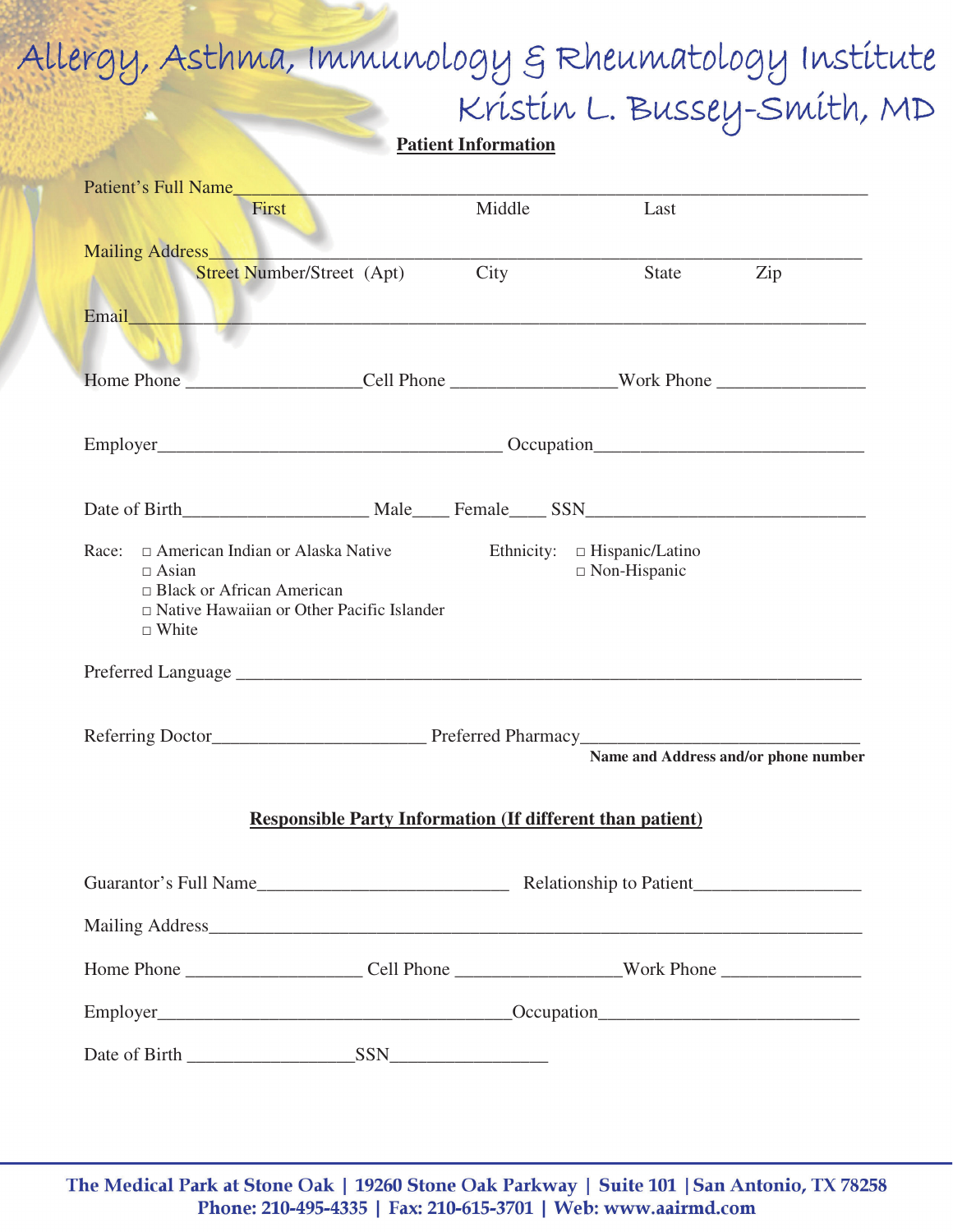| Hlergy, Asthma, Immunology & Rheumatology Institute<br>Kristin L. Bussey-Smith, MD                                                                                                                                             |                                        |                                                                                                                  |     |
|--------------------------------------------------------------------------------------------------------------------------------------------------------------------------------------------------------------------------------|----------------------------------------|------------------------------------------------------------------------------------------------------------------|-----|
|                                                                                                                                                                                                                                | <b>Spouse Information</b>              |                                                                                                                  |     |
| Spouse's Name                                                                                                                                                                                                                  |                                        | and the control of the control of the control of the control of the control of the control of the control of the |     |
|                                                                                                                                                                                                                                |                                        |                                                                                                                  |     |
| Date of Birth                                                                                                                                                                                                                  |                                        |                                                                                                                  |     |
| Employer Maria Company Compation Maria Mork Phone                                                                                                                                                                              |                                        |                                                                                                                  |     |
|                                                                                                                                                                                                                                |                                        |                                                                                                                  |     |
|                                                                                                                                                                                                                                | <b>Primary Insurance Information</b>   |                                                                                                                  |     |
| Name $\Box$                                                                                                                                                                                                                    |                                        |                                                                                                                  |     |
|                                                                                                                                                                                                                                |                                        |                                                                                                                  |     |
| Street                                                                                                                                                                                                                         | City                                   | State                                                                                                            | Zip |
|                                                                                                                                                                                                                                |                                        |                                                                                                                  |     |
| Phone__________________________Policy#_________________________________Group#_______________________                                                                                                                           |                                        |                                                                                                                  |     |
|                                                                                                                                                                                                                                |                                        |                                                                                                                  |     |
|                                                                                                                                                                                                                                |                                        |                                                                                                                  |     |
|                                                                                                                                                                                                                                |                                        |                                                                                                                  |     |
|                                                                                                                                                                                                                                | <b>Secondary Insurance Information</b> |                                                                                                                  |     |
|                                                                                                                                                                                                                                |                                        |                                                                                                                  |     |
| Address and the contract of the contract of the contract of the contract of the contract of the contract of the contract of the contract of the contract of the contract of the contract of the contract of the contract of th |                                        |                                                                                                                  |     |
| Street                                                                                                                                                                                                                         | City                                   | State Zip                                                                                                        |     |
|                                                                                                                                                                                                                                |                                        |                                                                                                                  |     |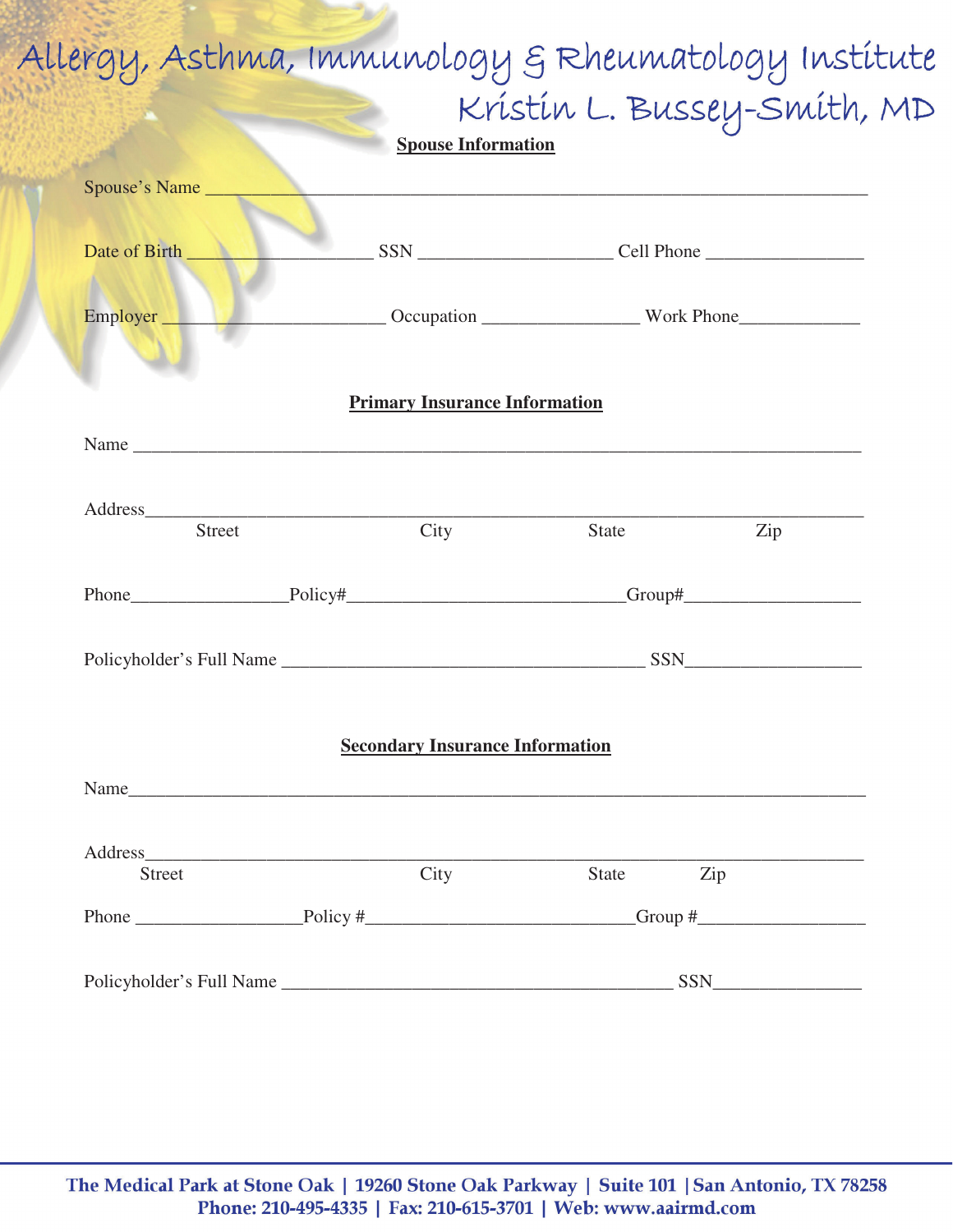**Emergency Contact Information**

| Name                               |      |                                                   |      |
|------------------------------------|------|---------------------------------------------------|------|
| First                              |      | Last                                              |      |
| Phone                              |      |                                                   |      |
| Home                               | Cell | Other                                             |      |
| Relationship to patient<br>Address |      |                                                   |      |
| Street Number/Street (Apt)         | City | <b>State</b>                                      | Zip  |
|                                    |      |                                                   |      |
| Name of Patient                    |      | Signature of Patient or Patient's Parent/Guardian | Date |

#### **Acknowledgement of Review of Notice of Privacy Practices**

I have reviewed this office's Notice of Privacy Practices, which explains how my medical information will be used and disclosed. I understand that I am entitled to request and receive a copy of this document.

Name of Patient

Signature of Patient or Patient's Parent/Guardian

\_\_\_\_\_\_\_\_\_\_\_\_\_\_\_\_\_\_\_\_\_\_\_\_\_\_\_\_\_\_\_\_\_\_\_\_\_\_\_\_\_\_\_\_\_

\_\_\_\_\_\_\_\_\_\_\_\_\_\_\_\_\_\_\_\_\_\_\_\_\_\_\_\_\_\_\_\_\_\_\_\_\_\_\_\_\_\_\_\_\_\_

\_\_\_\_\_\_\_\_\_\_\_\_\_\_\_\_\_\_\_\_\_\_\_\_\_\_\_\_\_\_\_\_\_\_\_\_\_\_\_\_\_\_\_\_\_\_

Date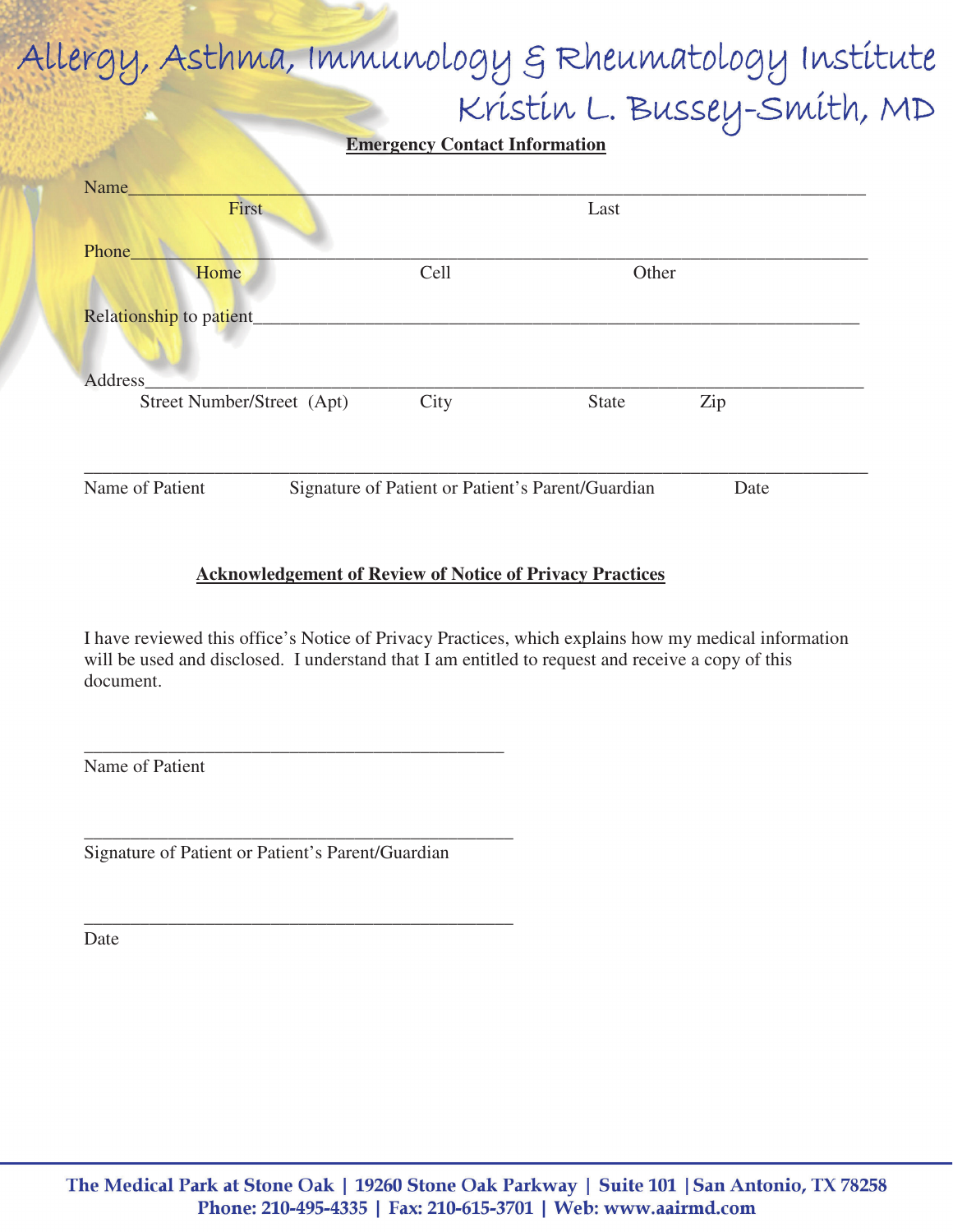#### **Authorization to Disclose Health Information**

|                                                                                                                | I hereby authorize the use or disclosure of information from the medical record of:                                                                                                                                            |  |  |
|----------------------------------------------------------------------------------------------------------------|--------------------------------------------------------------------------------------------------------------------------------------------------------------------------------------------------------------------------------|--|--|
|                                                                                                                |                                                                                                                                                                                                                                |  |  |
| Social Security $\#$ __________________________________(optional)<br>Date of Birth New York and State of Birth |                                                                                                                                                                                                                                |  |  |
|                                                                                                                | I authorize the following individual or organization to disclose the above named individual's health information:                                                                                                              |  |  |
|                                                                                                                | Address: Address: Address: Address: Address: Address: Address: Address: Address: Address: Address: Address: Address: Address: Address: Address: Address: Address: Address: Address: Address: Address: Address: Address: Addres |  |  |
|                                                                                                                | This information may be disclosed TO and used by the following individual or organization:                                                                                                                                     |  |  |
|                                                                                                                | Address: Address: Address: Address: Address: Address: Address: Address: Address: Address: Address: Address: Address: Address: Address: Address: Address: Address: Address: Address: Address: Address: Address: Address: Addres |  |  |
|                                                                                                                |                                                                                                                                                                                                                                |  |  |
| Please release the following: {Note: list not required by HIPAA}                                               |                                                                                                                                                                                                                                |  |  |
| <b>Entire Record</b>                                                                                           |                                                                                                                                                                                                                                |  |  |
| Problem List<br>or:<br>Progress Notes                                                                          | ___X-Ray/Imaging Reports-from (date)________ to (date)________<br>$X-Ray$ Films                                                                                                                                                |  |  |
| __History/Physical Exam<br><b>Medication List</b>                                                              | Laboratory Results-from (date) _______________to (date) _________________________<br>__EKG Reports                                                                                                                             |  |  |
| <b>Immunization Record</b><br>__List of Allergies                                                              | ___Genetic Testing Information                                                                                                                                                                                                 |  |  |
| __Other (Specify)_                                                                                             |                                                                                                                                                                                                                                |  |  |

I understand that the information in my health record may include information relating to sexually transmitted disease, acquired immunodeficiency syndrome (AIDS), or human immunodeficiency virus (HIV). It may also include information about behavioral or mental health services, and treatment for alcohol and drug abuse.

\_\_\_Yes, I consent to the release of this information. \_\_\_ No, I do not consent to the release of this information.

I understand that the information released is for the specific purpose stated above. Any other use of this information without the written consent of the patient is prohibited.

I understand that I have a right to revoke this authorization at any time. I understand that if I revoke this authorization I must do so in writing and present my written revocation to the individual or organization releasing information. I understand that the revocation will not apply to information already released in response to this authorization. I understand that the revocation will not apply to my insurance company when the law provides my insurer with the right to contest a claim under my policy. Unless otherwise revoked, this authorization expires upon completion of this request or upon the following date:\_\_\_\_\_\_\_\_\_\_\_\_\_\_\_\_\_\_\_\_\_\_\_\_\_\_\_\_\_\_\_\_\_\_\_\_\_\_\_\_\_\_.

I understand that authorizing the disclosure of this health information is voluntary. I can refuse to sign this authorization. I need not sign this form in order to ensure treatment. I understand that I may inspect or copy the information to be used or disclosed, as provided in CFR 164.524. I understand that any disclosure of information carries with it the potential for an unauthorized re-disclosure and the information may not be protected by federal confidentiality rules. If I have questions about disclosure of my health information, I can contact the clinic's privacy officer.

Signature of Patient or Legal Representative Date

\_\_\_\_\_\_\_\_\_\_\_\_\_\_\_\_\_\_\_\_\_\_\_\_\_\_\_\_\_\_\_\_\_\_\_\_\_\_\_\_\_\_\_\_\_\_\_\_\_\_\_\_ \_\_\_\_\_\_\_\_\_\_\_\_\_\_\_\_\_\_\_\_\_\_\_\_\_\_\_\_\_\_\_ Relationship to Patient (If Legal Representative) Witness

#### **IF RELEASING RECORDS TO PATIENT, COMPLETE THE FOLLOWING:**

\_\_\_\_\_\_\_\_\_\_\_\_\_\_\_\_\_\_\_\_\_\_\_\_\_\_\_\_\_\_\_\_\_\_\_\_\_\_\_\_\_\_\_\_\_\_\_\_\_\_\_\_ \_\_\_\_\_\_\_\_\_\_\_\_\_\_\_\_\_\_\_\_\_\_\_\_\_\_\_\_\_\_\_

I understand that my medical record may contain reports, test results, and notes that only my physician can interpret. I understand and have been advised that I should contact my physician regarding the entries made in my medical record to prevent my misunderstanding of the information contained in these entries. I will not hold Dr. Kristin Bussey-Smith, or AAIR responsible/liable for any misinterpretation of the information contained in these entries.

Signature of Patient or Legal Representative Date

Relationship to Patient: \_\_\_\_\_\_\_\_\_\_\_\_\_\_\_\_\_\_\_\_\_\_\_\_\_\_\_\_\_\_\_\_\_\_\_\_\_\_\_\_\_ Witness:\_\_\_\_\_\_\_\_\_\_\_\_\_\_\_\_\_\_\_\_\_\_\_\_\_\_\_\_\_\_\_

\_\_\_\_\_\_\_\_\_\_\_\_\_\_\_\_\_\_\_\_\_\_\_\_\_\_\_\_\_\_\_\_\_\_\_\_\_\_\_\_\_\_\_\_\_\_\_\_\_\_\_\_\_\_\_\_\_\_\_\_ \_\_\_\_\_\_\_\_\_\_\_\_\_\_\_\_\_\_\_\_\_\_\_\_\_\_\_\_\_\_\_\_\_\_\_\_\_\_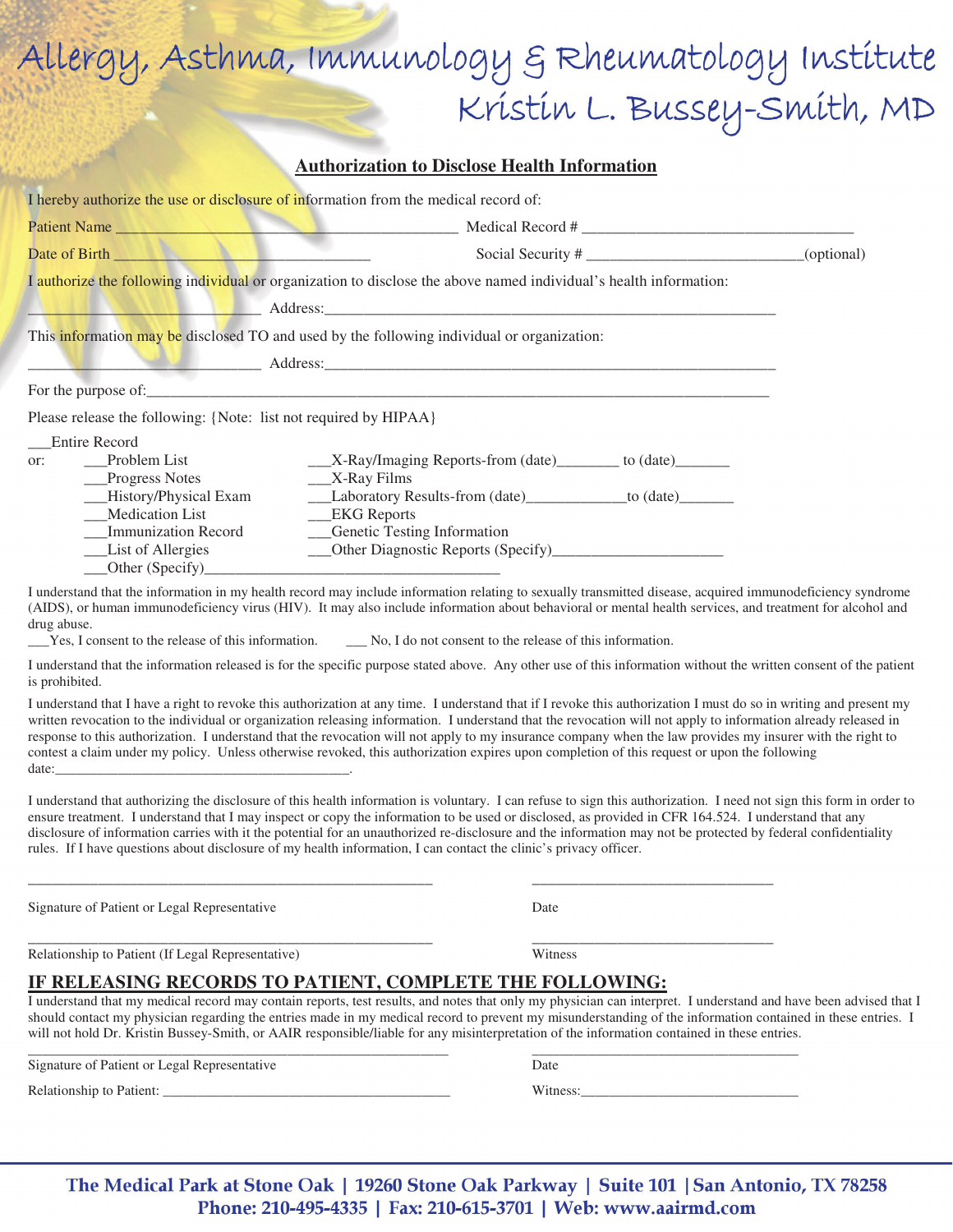### **Authorization for Release of Diagnostic Reports and Electronic Information**

I authorize Dr. Kristin Bussey-Smith and the staff of the Allergy, Asthma, Immunology & Rheumatology Institute to leave diagnostic test results pertaining to my medical care (or if patient is a minor, for my dependent/child's medical care) on my answering machine and/or voicemail. (Please choose one option below and sign next to the option you choose.)

|  | $\overline{\phantom{a}}$<br>-<br>______ | .<br>$\sim$ | ______ | -- |
|--|-----------------------------------------|-------------|--------|----|
|--|-----------------------------------------|-------------|--------|----|

NO Signature: Date:

I authorize Dr. Kristin Bussey-Smith and the staff of the Allergy, Asthma, Immunology & Rheumatology Institute to provide me non-urgent information for myself (or if patient is a minor, for my dependent/child) by electronic mail or messaging system.

Example of an email notification for diagnostic test results:

*Dear Mrs. Jones, Your test results are now available. Please contact our office to make an appointment to review the results. Sincerely, Dr. Bussey-Smith, and the AAIR staff* 

(Please choose one option below and sign next to the option you choose.)

|           | Signature: | Date: |  |
|-----------|------------|-------|--|
| $\sim$ NO | Signature: | Date: |  |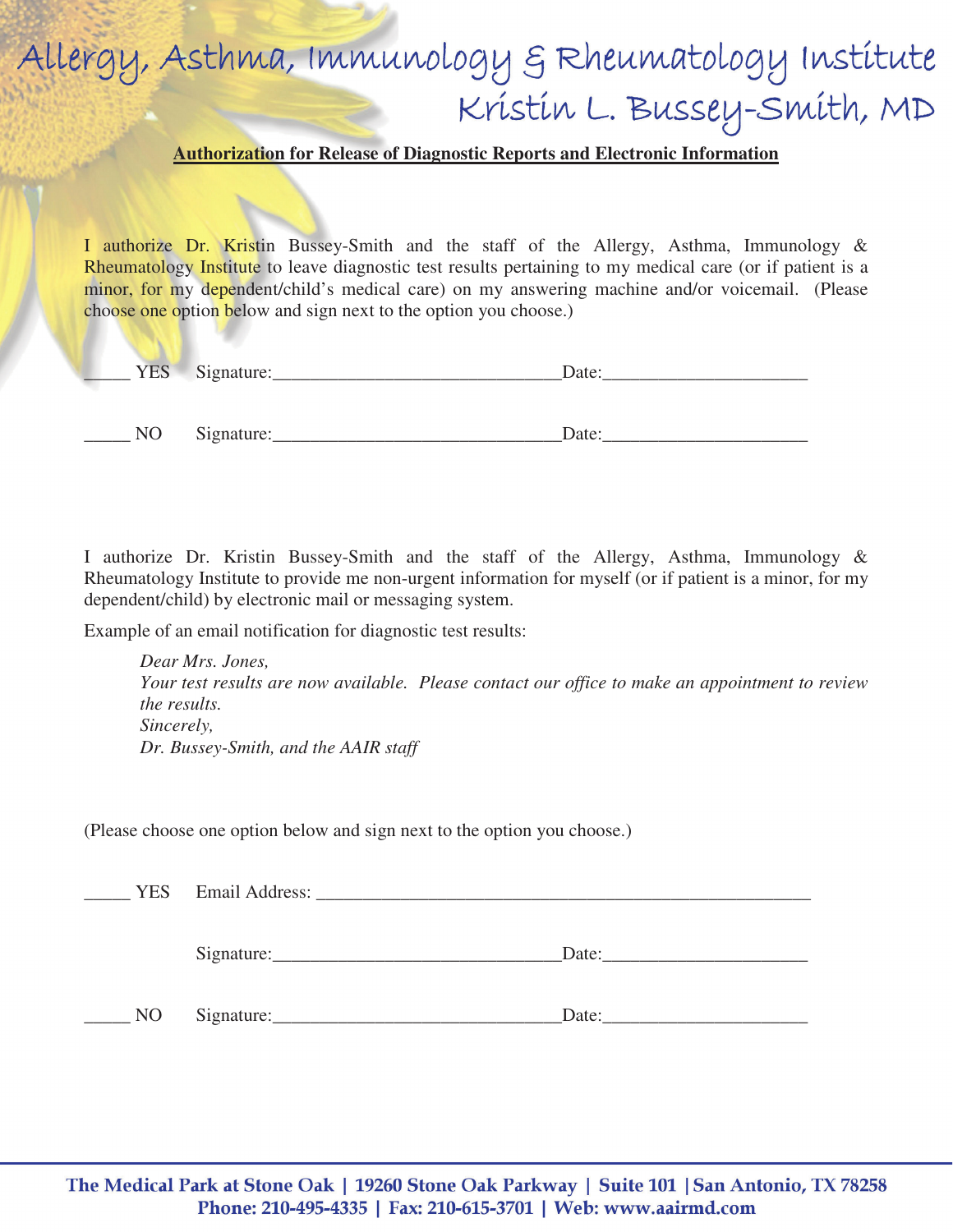### **Patient Financial Policy**

- 1. It is my responsibility to be aware of the details of my health care coverage as provided by my medical insurance plan. I will come prepared to pay my copay, coinsurance and/or deductible at the time services are rendered. I understand that if I fail to pay my copay, coinsurance, and/or deductible at the time of services, I may be subject to a \$10 late fee. If my account becomes delinquent, I acknowledge that my account may be sent to a collection agency, and that I will be responsible for the collection fee, in addition to my account balance.
- 2. I understand that the office of Dr. Kristin Bussey-Smith, MD, PA will submit claims to my insurance company for medically covered services. I will pay for all services not covered by my insurance company.
- 3. I acknowledge that the office of Dr. Kristin Bussey-Smith, MD, PA will make a good faith effort to verify eligibility and benefits for my insurance. This is an estimate of the benefits provided, and not a guarantee of coverage or payment by my insurance carrier. I acknowledge that any payment from my insurance carrier is subject to coordination of benefits, policy provisions and exclusions, and coverage on the date that services are rendered.
- 4. If my insurance is an out of network carrier, I will pay my bill in full at the time services are rendered. If I cannot pay my bill in full, I understand a payment plan must be arranged with the front office/billing staff.
- 5. I understand that the office of Dr. Kristin Bussey-Smith accepts cash, personal checks, and credit cards (Visa and MasterCard). I understand there is a \$35 fee on all returned checks, and that if I have a returned check, I may be required to pay in cash for all future payments.
- 6. I understand that all services provided in the hospital will be billed to my health insurance carrier. I will pay for the balance due and for any services not covered by my insurance plan.
- 7. I understand it is my responsibility to remember my scheduled appointment. The office of Dr. Kristin Bussey-Smith, MD, PA does not guarantee a "courtesy call" appointment reminder. I understand that I may be subject to a \$35 cancellation fee if I cancel or do not keep my appointment without providing the office a 24 hour notice.
- 8. I understand that if I am more than 15 minutes late to my appointment, it will be determined that I did not keep my appointment, and the \$35 cancellation fee may apply. Additionally, I may be asked to reschedule my appointment if I arrive more than 15 minutes late.
- 9. I understand that I will be financially responsible for services rendered for my child/minor.

\_\_\_\_\_\_\_\_\_\_\_\_\_\_\_\_\_\_\_\_\_\_\_\_\_\_\_\_\_\_\_\_\_\_\_\_\_\_\_ \_\_\_\_\_\_\_\_\_\_\_\_\_\_\_\_\_\_\_\_\_\_\_\_\_\_\_\_\_\_\_

Patient Name

Patient Signature or Responsible Party Signature Date

\_\_\_\_\_\_\_\_\_\_\_\_\_\_\_\_\_\_\_\_\_\_\_\_\_\_\_\_\_\_\_\_\_\_\_\_\_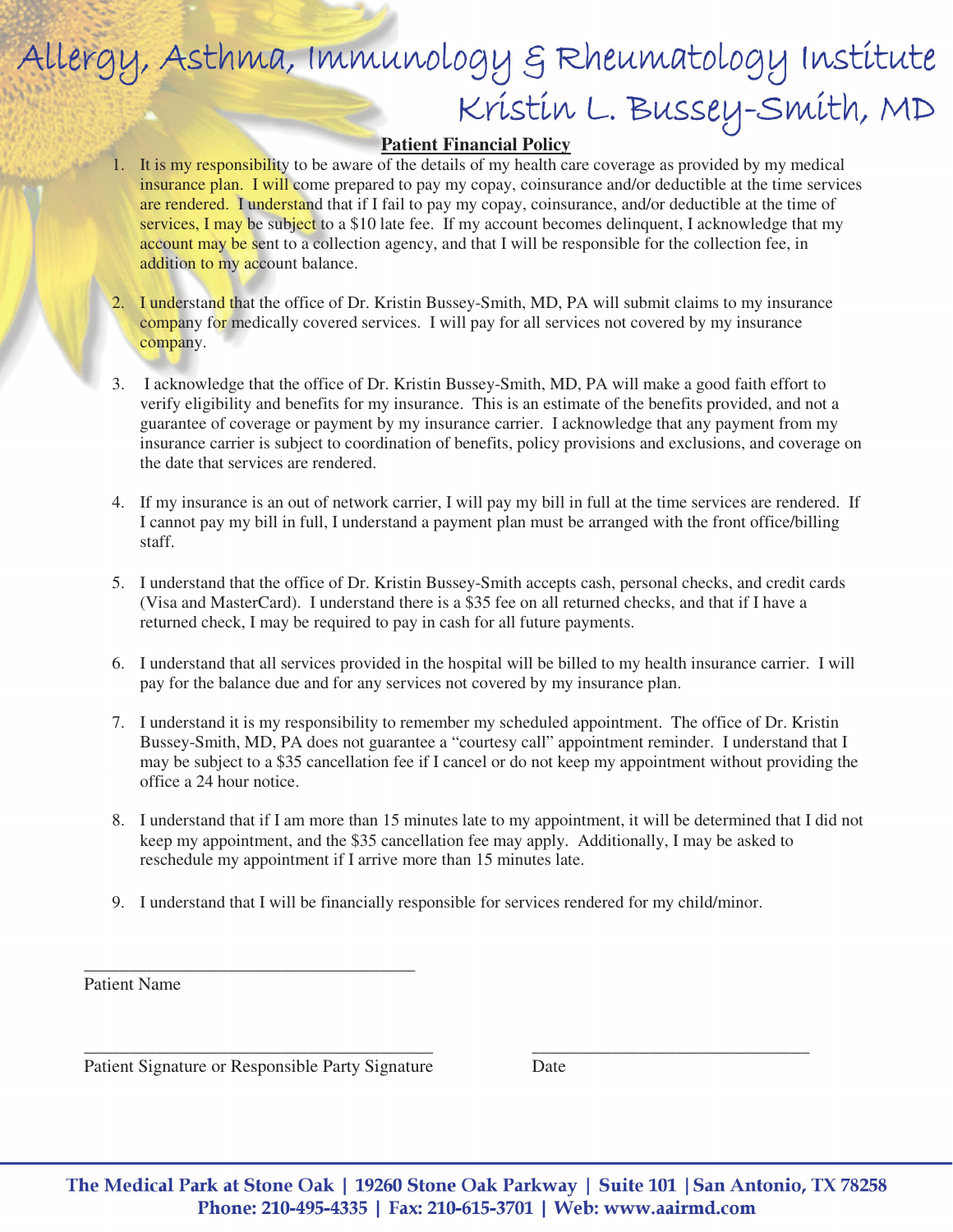#### **Assignment of Benefits Form**

#### **Financial Responsibility**

 I have read, understand, and agree to the Allergy, Asthma, Immunology & Rheumatology's (AAIR) Financial Policy. I understand that charges not covered by my insurance company, as well as my applicable co-payments, co-insurance, and deductibles are my responsibilities. All professional services rendered are charged to the patient and are due at the time-of-service, unless other arrangements have been made in advance by either the patient or his/her health insurance carrier. Necessary forms will be completed to file for insurance carrier payments if arrangements have been made in advance between AAIR and your insurance carrier(s).

I have requested medical services from AAIR on behalf of myself and/or my dependent(s), and understand that by making this request that I become fully financially responsible for any and all charges incurred in the course of the treatment authorized. I understand that I will be responsible for any court costs or collection fees should it become necessary for AAIR to take action to collect for services/supplies rendered.

I further understand that fees are due and payable on the date that services are rendered and I agree to pay all such charges incurred in full and immediately upon presentation of the appropriate statement. A photocopy of this assignment is to be considered as valid as the original.

#### **Assignment of Benefits**

I hereby assign all medical and surgical benefits, to include major medical benefits to which I am entitled. I hereby authorize and direct my insurance carrier(s), including Medicare, private insurance and any other health/medical plan to issue payment check(s) directly to AAIR for medical services rendered to myself and/or my dependents. I understand that I am responsible for any amount not covered by insurance.

#### **Authorization to Release Information**

I hereby authorize AAIR to: 1) Release any information necessary to insurance carriers, Medicare, or other third party payers, regarding my illness, treatments, and financial information as it pertains to my health care; 2) To process insurance claims generated in the course of examination or treatment; and 3) To allow photocopy of my signature to be used to process insurance claims.

I authorize AAIR to contact my insurance company and obtain all pertinent financial information concerning coverage and payments under my policy. I direct the insurance company or health plan administrator to release such information to AAIR (Kristin Bussey-Smith, MD). This order will remain in effect until revoked by me in writing.

| <b>Patient Name</b>                       | <b>Responsible Party (Parent/Guardian)</b> |  |
|-------------------------------------------|--------------------------------------------|--|
| Signature of Patient or Responsible Party | Date                                       |  |
| Witness:                                  |                                            |  |